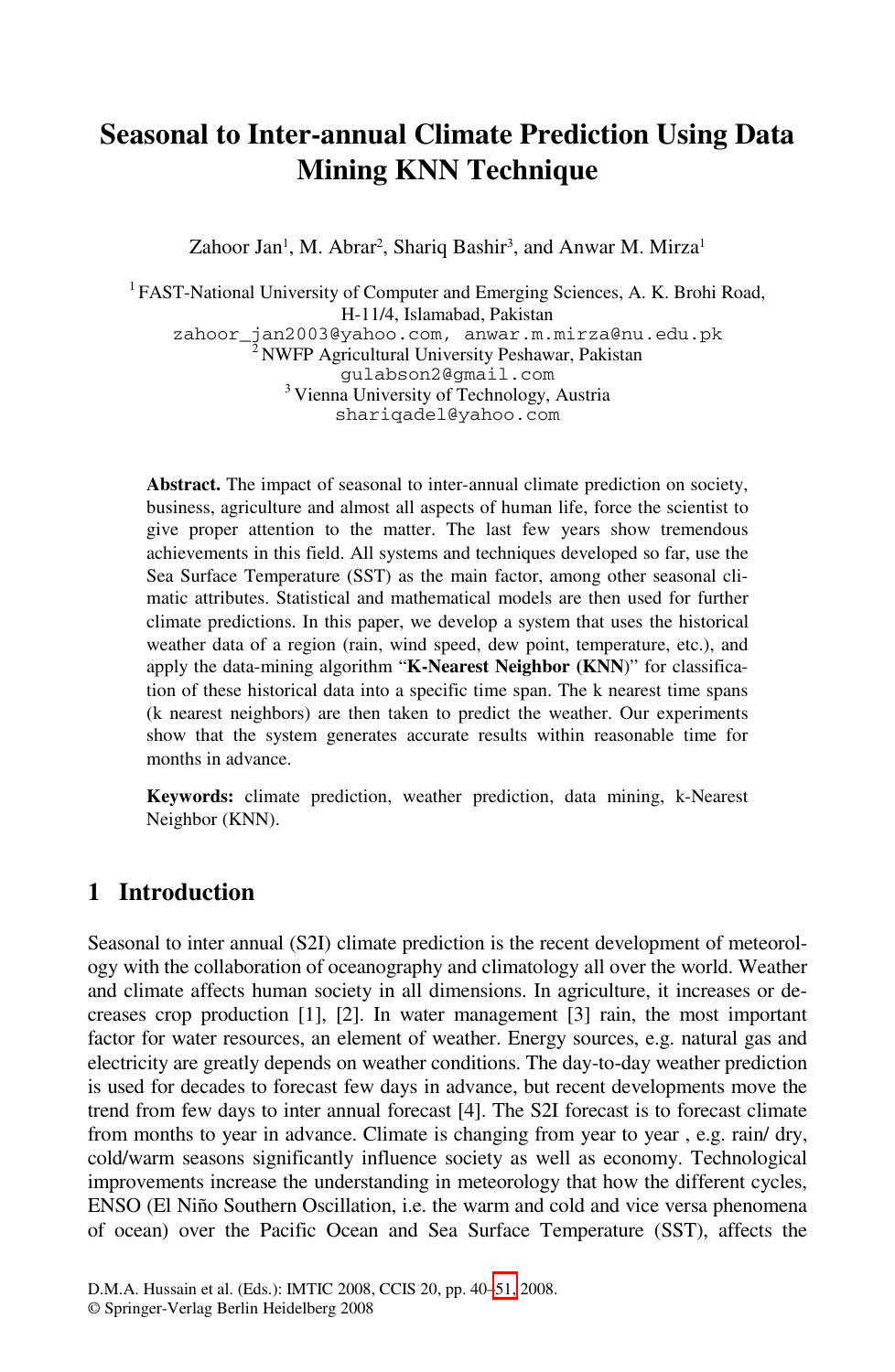climate of regions world widely. Many countries United State of America (National Ocean and Atmospheric Administration – NOAA), England (MetOffice – Meteorology Department and London Weather Center), Sri Lanka (Department of Meteorology, Sri Lanka), India (India Meteorology Department and National Center for Medium Range Weather Forecasting – NCMRWF), and Bangladesh (Bangladesh Meteorological Department) etc have started the utilization of Seasonal Climate forecast Systems. In 1995, the International Research Institute for climate prediction (IRI) was formed by a group of scientists to overcome the shortcomings of previous work. The main goal and purpose of this institute was to improve performance of existing systems, develop new accurate and sophisticated systems for S2I. The IRI with the collaboration of other international institute for climate prediction developed new models for forecasting. IRI developed dynamical models based on the Atmosphere General Circulation Model (AGCM), e.g. ECHAM3 (Max Planck Institute), MRF9 (National Center for Environmental Prediction – NECP), CCA3 (National Center for Atmospheric Research – NCAR). Other models are Canonical Correlation Analysis (CCA) [5], [6], Nonlinear Canonical Correlation Analysis (NCCA) [7], Tropical Atmosphere Ocean Array TAOA [8], Global Forecast System, Climate Forecast Model<sup>1</sup> are statistical, Numerical and dynamical (Two-tiered). These models use SST as main attribute for forecasting among other climatic attributes. The sources of these attributes [9] are ENSO teleconnections (effects the global climate), Indian and Atlantic Ocean (effect the regional climate). None of these models is accurate for all situations and regions. These systems also use the geographical (longitude and latitude) location to identify the different regions instead of specific country or city, e.g. The Tropical region (the area between 23.5° N and 23.5° S along the equator).

The main purpose of this paper is how to use a data mining technique, "K-Nearest Neighbor (KNN)", how to develop a system that uses numeric historical data (instead of geographical Location) to forecast the climate of a specific region, city or country months in advance.

Data Mining is the recent development in the field of VLDB/ Data warehousing. It is used to discover the hidden interesting patterns in huge databases that are impossible otherwise. Data Mining can be classified by its techniques into three basic types, i.e. Association Rules Mining, Cluster analysis and Classification/Prediction [10]. KNN is classification algorithm that is based on Euclidean distance formula, which is used to find out the closeness between unknown samples with the known classes. The unknown sample is then mapped to the most common class in its k nearest neighbors. Rest of the paper is organized as follows, section two narrate the related work, section three describes the general aspect of KNN algorithm section 4 shows the KNN application in forecast system, section 5 is about the experiment and result, section 6 concludes the work and for the future extension.

### **2 Related Work**

-

A number of tools are available for climate Prediction. All the initial efforts use statistical models. Most of these techniques predict the SST based on ENSO phenomena

<sup>&</sup>lt;sup>1</sup> GFS, CFS and large collection of regional and global climate forecasting system are the developed and run by NOAA. http://www.noaa.gov, http://www.nco.ncep.noaa.gov/pmb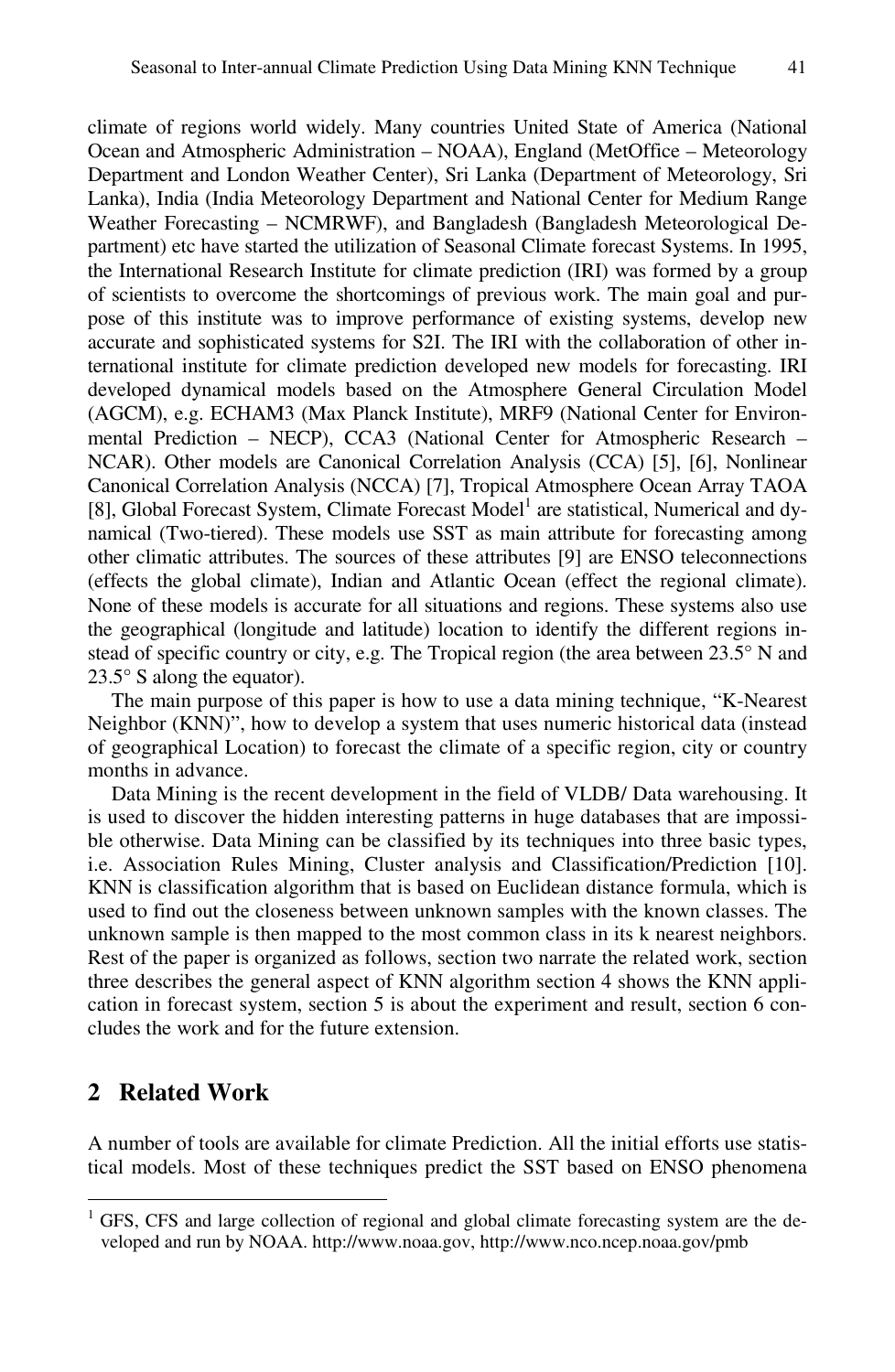[6]. NINO3 uses simple average for a specific latitude and longitude (5°S-5°N; 150°E-90°W), etc. Canonical correlation analysis [15, 16] is another statistical model that takes data from different oceans, i.e. Indian, Atlantic, Pacific etc) and forecast the SST monthly anomalies (notable changes from routine measurement, very high or very low SST).

Data Mining is recently applied that how the climate effects variation in vegetation [17]. The *Regression Tree* technique is used to find this relation and predicts the future effects of climate on vegetation variability. The Independent Component Analysis is incorporated in Data Mining [18] to find the independent component match in spatio-temporal data specifically for North Atlantic Oscillation (NAO). The Neural Networks using nonlinear canonical correlation analysis [7] are used to find the relationship between Sea Level Pressure (SLP) and Sea Surface Temperature (SST) that how SST is effected by SLP and changes the climate of specific regions.

### **3 K Nearest Neighbor (KNN)**

KNN [11] is widely and extensively used for supervised classification, estimation and prediction [10], [12]. It classify the unknown sample **s** to a predefine class  $c_i \in C$ ,  $1 < i \leq n$ , based on previously classified samples (training data). It is called *Lazy Learner* because it performs the learning process at the time when new sample is to be classified, instead of its counterpart *Eager Learner*, which pre-classifies the training data before the new sample is to be classified. The KNN therefore requires more computation than eager learner techniques. The KNN is however beneficial to dynamic data, the data that changes/updates rapidly.

When new sample **s** is to be classified, the KNN measures its distance with all samples in training data. The *Euclidean distance* is the most common technique for distance measurement. All the distance values are then arranged such that  $d_i \leq d_{i+1}$ ,  $i = 1, 2, 3, \ldots, n$ . The k samples with the smallest distance to the new sample are known k-nearest neighbors and are used to classify the new sample **s** to the existing class  $c_i \in C$ ,  $1 \le i \le n$ . The decision of classification depends on the nature of the data. If the data is of categorical nature then simple voting or weighted voting is used for classification. In case of continuous/quantitative data, the average, median or geometric mean is used. The new sample **s** is then classified to  $c_i \in C$ ,  $1 < i \leq n$ . The process is simplified below.

KNN Algorithms:

Step 1: Measure the distance between the new sample s and training data.

 $\overline{\phantom{a}}$  $\overline{a}$ ⎠ ⎞  $\parallel$  $\mathsf I$ ⎝  $\left( Euclidean\ Distance, D(x_s, y_s) = \sqrt{\sum_{i=0}^{n} (x_i - x_i)^2} \right)$ *n i s s s i i s i s i s i s i s i s i s i s i s i s i x i x i s i s i s i s i s i s i s i s i s i s i s i s i s i* 0  $(x_s, y_s) = \sum (x_i - y_i)^2$ 

Step 2: Sort the distance values as  $d_i \leq d_{i+1}$ , select k smallest samples

Step 3: Apply voting or means according to the application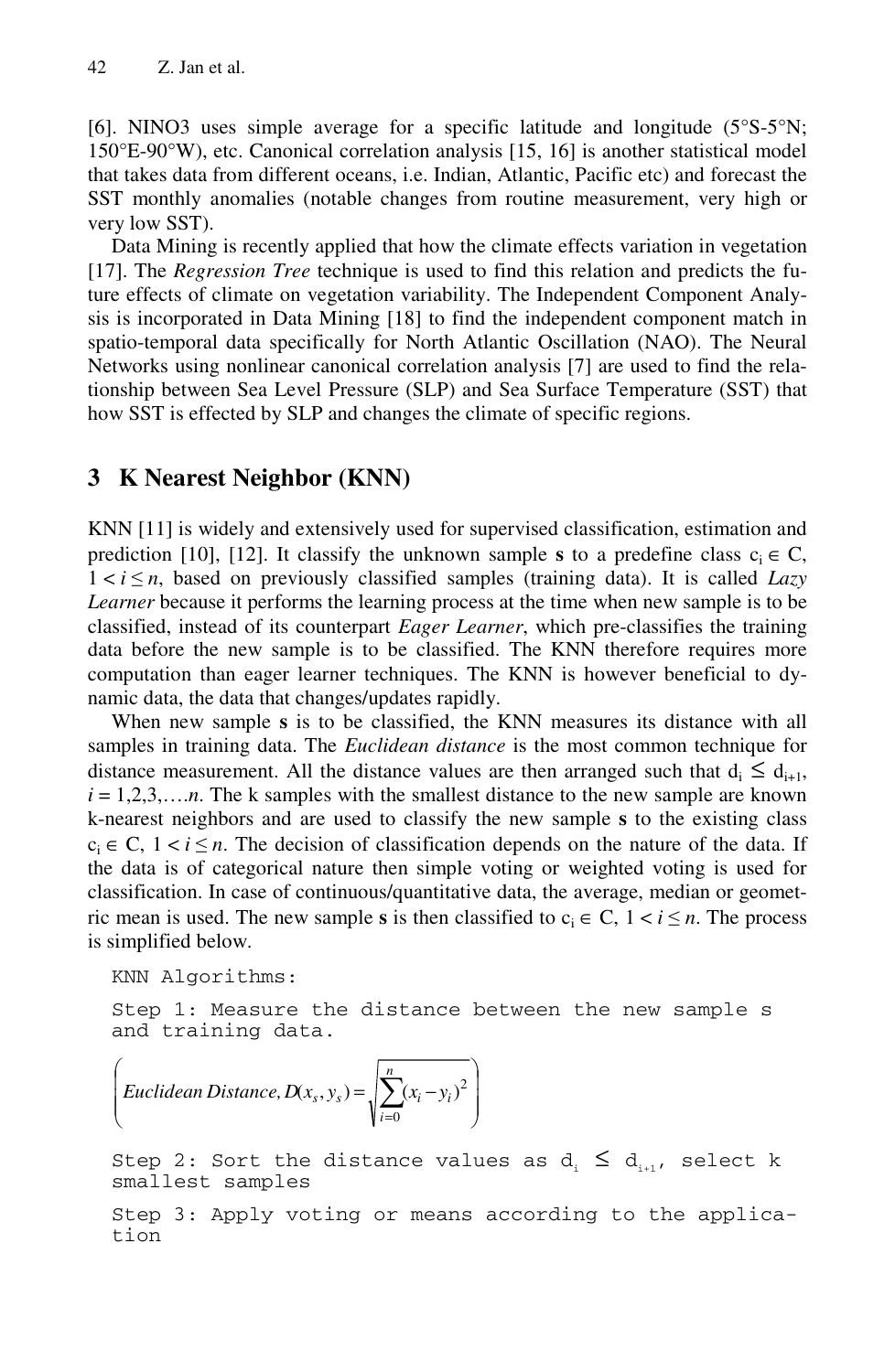| X |   | Label       |
|---|---|-------------|
| 2 | 3 | <b>RED</b>  |
|   | 8 | <b>RED</b>  |
| 5 |   | <b>BLUE</b> |
| 5 | 5 | <b>RED</b>  |
|   |   | <b>BLUE</b> |
|   |   | <b>BLUE</b> |

**Table 1.** The training dataset with class labels



**Fig. 1(a).** The Plotted data in XY plane

Example: A typical example of KNN is classification. Suppose we have the following training data with class  $C = \{RED, BLUE\}.$ 

The new test sample is  $s = (3, 4)$ , what will be the class of s for  $k = 3$ ,  $k = 5$ ? The data is plotted on  $XY$  plane in fig 1(a).

The KNN show the nearest neighbors with  $k = 3$  And  $k = 5$  with respect to new sample *s*. The distance calculation between the training Dataset and new sample s is shown in Table 2.

|    |                | Euclidean Simplest form  | Distance | Label       |
|----|----------------|--------------------------|----------|-------------|
| 2  | 3              | $\sqrt{(3-2)^2+(4-3)^2}$ | 1.41     | <b>RED</b>  |
|    | -8             | $\sqrt{(3-7)^2+(4-8)^2}$ | 5.66     | <b>RED</b>  |
| 5  |                | $\sqrt{(3-5)^2+(4-7)^2}$ | 3.61     | <b>BLUE</b> |
| 5. | $\overline{5}$ | $\sqrt{(3-5)^2+(4-5)^2}$ | 2.24     | <b>RED</b>  |
| 4  | $\overline{4}$ | $\sqrt{(3-4)^2+(4-4)^2}$ | 1.00     | <b>BLUE</b> |
|    | - 8            | $\sqrt{(3-1)^2+(4-8)^2}$ | 4.47     | <b>BLUE</b> |

**Table 2.** The distance calculation between the training Dataset and new sample **s**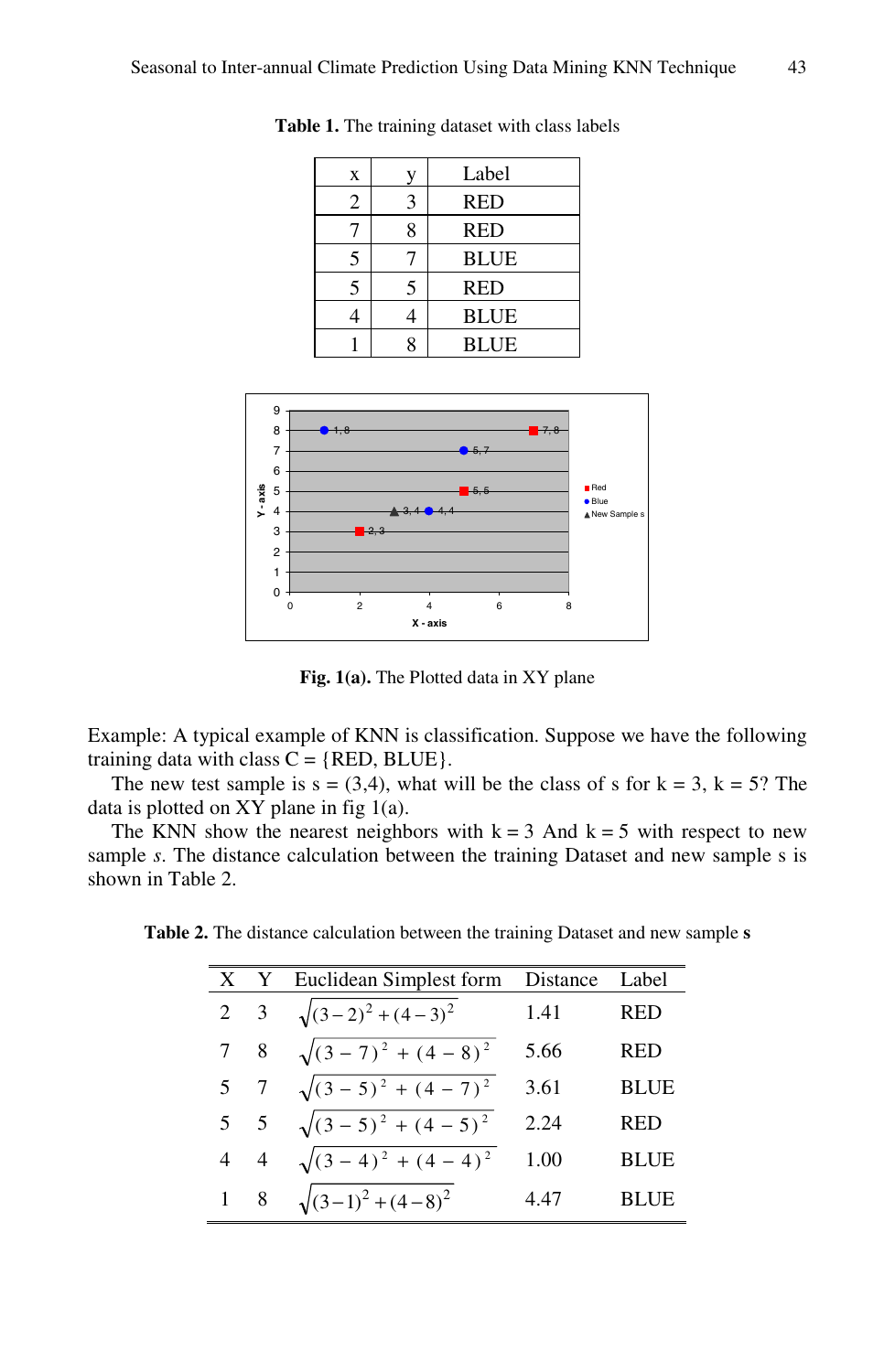| S No          | Distance | Label       |
|---------------|----------|-------------|
| 5             | 1.00     | <b>BLUE</b> |
|               | 1.41     | <b>RED</b>  |
|               | 2.24     | <b>RED</b>  |
| $\mathcal{R}$ | 3.61     | <b>BLUE</b> |
| 6             | 4.47     | <b>BLUE</b> |
| っ             | 5.66     | RED         |

**Table 3.** The sorted list based on distance from Table 2



**Fig. 1. (b)** The classification for  $k = 3$  and  $k = 5$ 

In simple voting based on KNN where  $k = 3$  the number of RED label is greater than the number of BLUE label so the new sample s will be classified as RED while for  $k = 5$ , the number of BLUE label is greater than the number of RED label so the s will be classified as BLUE. The process is shown in fig. 1(b)

### **4 Forecasting Using KNN**

The dataset for the system was collected from the Pakistan Meteorological Department (PMD) and the National Climatic Data Center (NCDC), which consist of 10 years of historic data with a rich collection of attributes, i.e. temperature, Max Temp, Min Temp, Wind Speed, Max Wind Speed, Min Wind Speed, Dew Point, Sea Level, Snow Depth, Fog, etc. The dataset was noisy with some missing values. The data mining techniques (Means, bin means) were used for data cleansing. The attributes with textual values were replaced with numeric values, i.e. (YES/NO with 1/0, etc.). The final dataset (consisting of 10 years, 17 attributes and 40000 records for 10 cities) was brought in a consistent state and stored in MS ACCESS format.

*Initialization and Prediction range setting:* four basic values need to be initialized. *Current date*, the date from which onward the prediction is sought; *No-of-days-toforecast*; *k – value* required by KNN; and *Attribute selection*, for which the prediction should be made. Based on this information, the data is extracted from the database and loaded into main memory in appropriate data structures (arrays). We have the following information in main memory.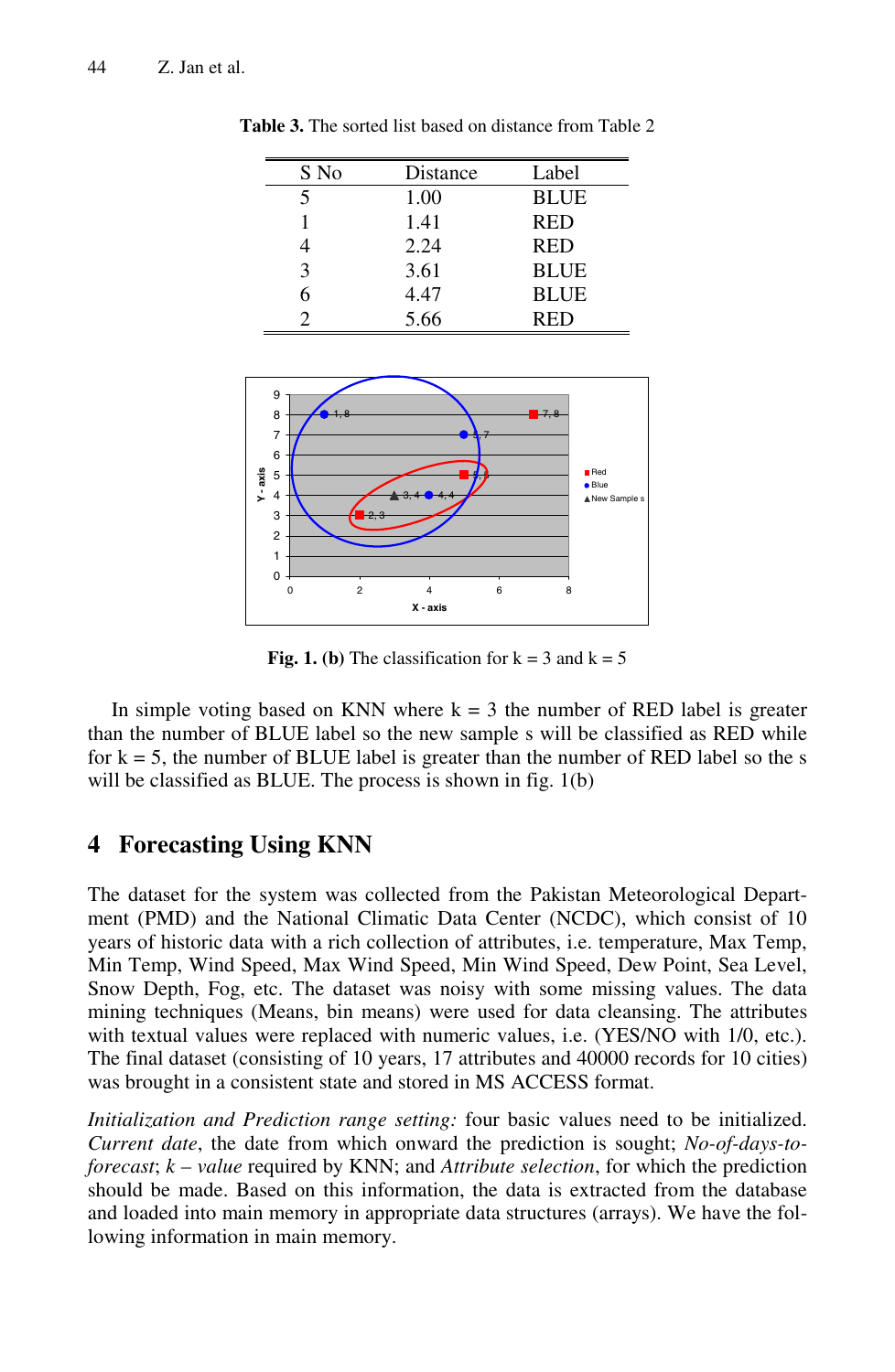*Actual Record*, for comparison with predicted values

*Previous Records*, these records are used as a base sequence during Distance Measurement (explained later in this section)

*All Records*, all records in a database for selected attributes and selected regions/City.

*Applying Euclidean Distance (ED)*: Once the data is ready in memory, the data is divided into sequences. Each sequence size is *No of days to forecast* x *selected Attribute*. Thus, the *previous records* become a sequence by itself and will be used as a *base sequence* in ED. The dataset consists of all record for selected attributes are divided into sequences. The number of total sequences is *Total values in all records / total elements in base sequence.* Each sequence is taken and ED is applied element by element with base sequence. The process is summarized

```
Algorithm ED(No_of_Sequences, Size_of_Sequence) 
While i < Total_element Do 
 For j = 0 to size_of Sequence
    Sum = Sum + (Power(BaseSequence[j] – AllSequence[i]),2) 
   i++ End For 
Distance = Sqrt(Sum)End While.
```


**Fig. 2.** Sequence wise Distance Calculation array management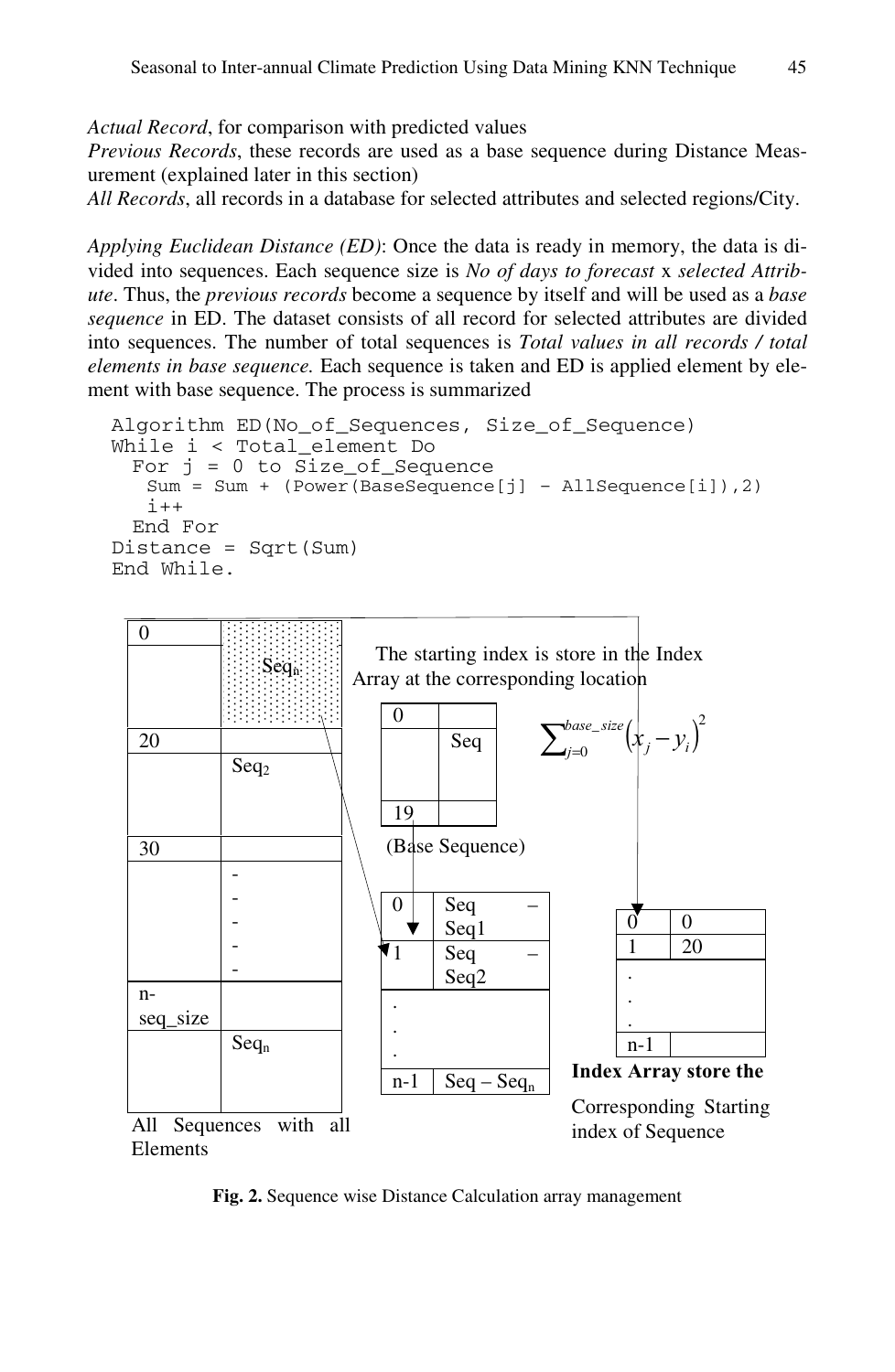Example: if *current date* is 20-Jan-1995 and *days to forecast* is 10 with 2 attribute selected for forecast and we have 507 records, then the previous record consist of 10 days back from the current date, i.e. 11-Jan-1995 to 20-Jan-1995, and the size of each sequence will be  $(10x2) = 20$  elements. The total number of sequences will be  $507/20 = 25.$ 

The outer loop in the algorithm will take care of the sequences while the inner loop will calculate the formula

$$
\sum_{j=0}^{total\_elements} (x_j - y_i)^2, 0 \le i < size\_of\_Sequence
$$

where  $x_i$  is element in *base sequence* and  $y_i$  is an element in all sequences. The square root of the sum is taken sequences wise for all sequences and store in *Distance Array*  along with starting index in *index Array* of each sequence at the corresponding element. (Fig. 2).

| Sequences | Days           | <b>Attributes</b> | Values          |  | Days           | <b>Attributes</b>                                              | Values   |
|-----------|----------------|-------------------|-----------------|--|----------------|----------------------------------------------------------------|----------|
| Seq 1     | 1              | Max               | 52.2546         |  |                | Max                                                            | 51.50313 |
|           |                | Min               | 35.2457 $\cdot$ |  | 1              | Min                                                            | 33.41967 |
|           | $\overline{2}$ | Max               | 50.3658         |  |                | Max                                                            | 50.86453 |
|           |                | Min               | 37.2657         |  | 2              | Min                                                            | 37.01423 |
|           | $\overline{3}$ | Max               | 48.2689         |  | 3              | Max                                                            | 49.20323 |
|           |                | Min               | 36.9882         |  |                | Min                                                            | 36.53553 |
|           | $\overline{4}$ | Max               | 49.8754         |  |                | Max                                                            | 49.4933  |
|           |                | Min               | 32.3655         |  | 4              | Min                                                            | 34.1263  |
| Seq 2     | $\mathbf{1}$   | Max               | 4.5             |  |                |                                                                |          |
|           |                | Min               | 34.4587         |  |                | $\frac{1}{2}$ Day LMax $\blacktriangleright$ Seq 1.Day 1.Max + |          |
|           | $\overline{2}$ | Max               | 55.6589         |  | Seq2.Day1.Max; |                                                                |          |
|           |                | Min               | 38.4556.        |  |                |                                                                |          |
|           | 3              | Max               | 51.2154         |  |                | Day1.Min = Seq1.Day1.Min +                                     |          |
|           |                | Min               | 36.3636         |  | Seq2.Day1.Min; |                                                                |          |
|           | $\overline{4}$ | Max               | 48.1458         |  |                |                                                                |          |
|           |                | Min               | 32.1554         |  |                |                                                                |          |

**Table 4.** The k nearest sequences **Table 5.** Final Predicted values

**Fig. 3.** The top k sequences that are used for prediction; the mean is applied attribute wise and day wise

*Sorting of Distance array and index array:* The Distance array and Index array is arrange into such order that  $d_i \leq d_{i+1}$  the following algorithm is used to sort the both arrays.

```
Algorithm Sort(DistanceArray, IndexArray, Size) 
For i = 0 to size -1For j = 0 to (size - i) - 1
   If Distance[i] > DistanceArray[i+1] then 
     Swap DistanceArray[i] and DistanceArray[i+1]
```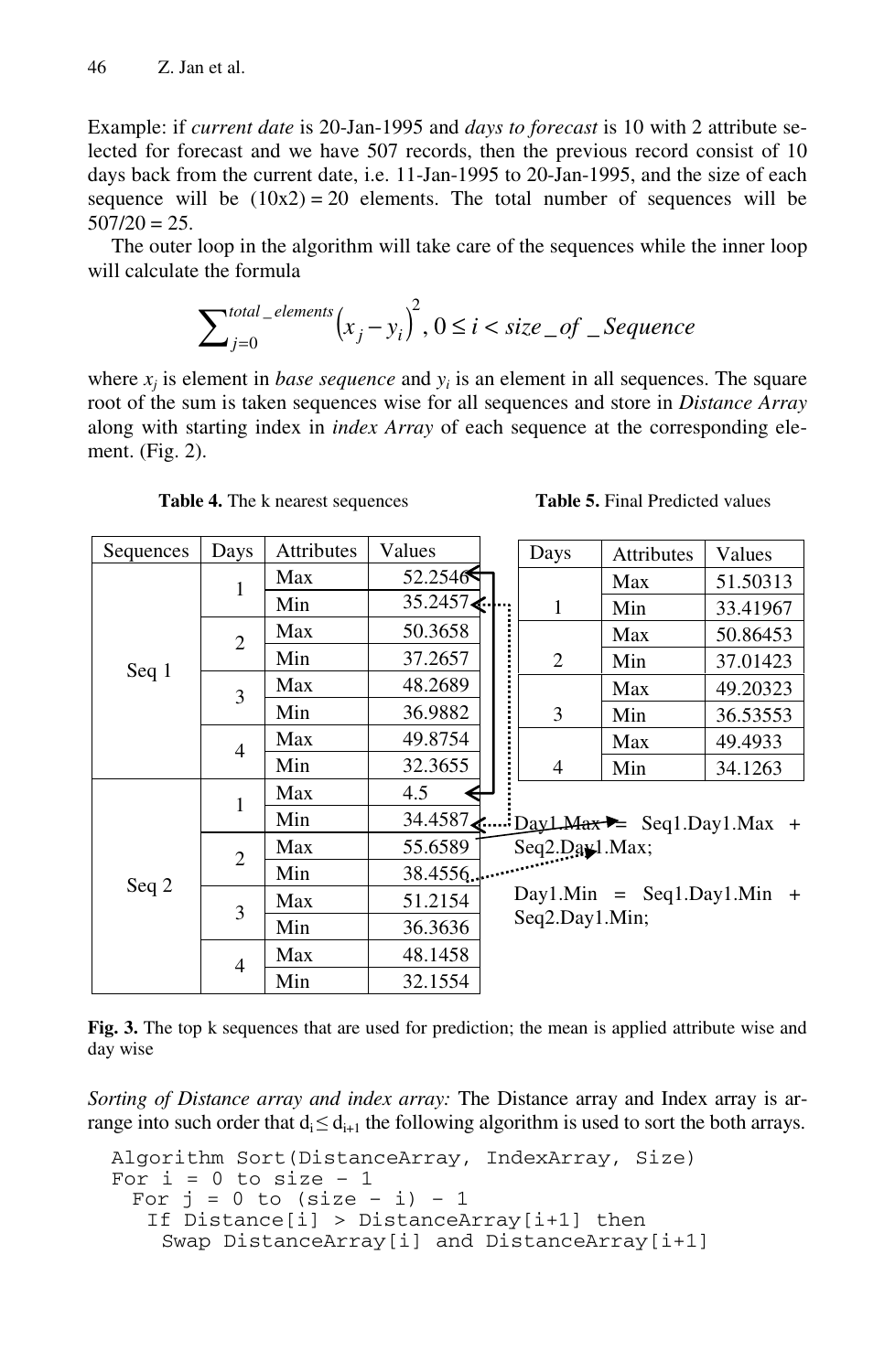```
 Swap IndexArray[i] and IndexArray[i+1] 
    End If 
  End For 
End For.
```
*Applying KNN mean:* Once the arrays are sorted the top – k sequences (the sequences with the smallest differences) are chosen for KNN means and their corresponding values are retrieved using the indices store in IndexArray. The sum is taken, attributes wise and day wise, of all sequences and then its mean is calculated, that is the predicted value for the specific day and attribute.

*Example:* The final prediction for 2 selected attributes (Max Temperature, min temperature), days to forecast  $= 4$  and  $k = 2$ , is shown in Fig. 3.

#### **5 Experiment**

The experiments were performed on two datasets. One mentioned in section 3 had over 40000 records, and a second had 80000+ records. Each had the same number of attributes and belongs to same regions. The accuracy of the results was checked for deferent values of k and different time spans for both dataset. The performance of the system is evaluated on Windows XP, RAM 256 with 733 MHz. The execution time for KNN and prediction was measure from one to seventeen attributes. Fig. 4 show the KNN and Prediction for all attribute. The average time is less than 1 second when seventeen attributes are predicted at the same time.

Fig. 5 shows the load time for database into main memory. Although MS Access provides less overhead on loading the database, still it is long for attribute greater than 5. Fig. 6 show the accuracy of prediction with actual record for Sea Level Pressure (SLP) for 40K dataset with  $k = 5$ . The predicted records were checked against the actual records in the database for accuracy, i.e. prediction for 20 days from 15-Feb-2000, and the results were compared to the actual record of the specified time span in the database. Fig. 7 compares the database load time and prediction time for different values of k. the experiment shows that the load time is not effected by deferent values of k, if number of attribute remain constant. The prediction time although varies but remain less than 1 second for all values of k.

The value of K is important and should be selected carefully. It depends on the nature and volume of dataset. In our experiment  $k = 5$  to  $k = 10$  gives accurate results for small (40k) dataset while for large (80k) dataset the results are accurate for  $k = 35$ to  $k = 40$ . Figure 8 shows the graphs for different values of k. The attributes are same in all figures to show the difference for both datasets.

The reason for these different values of K is, for large dataset we take the sequences with larger difference that in turn affects the predicted value which is mean of these selected sequences. Thus for small dataset we select small no of nearest neighbors while in large dataset, the small no of sequences are not enough to predict the accurate result and we require to select larger value for k to get accurate results. All odd figures (a, c, e, etc.) belong to 40k dataset while the even figures (b, d, f, etc.) are for 80k. The value of k is same for two dataset in consecutive figures.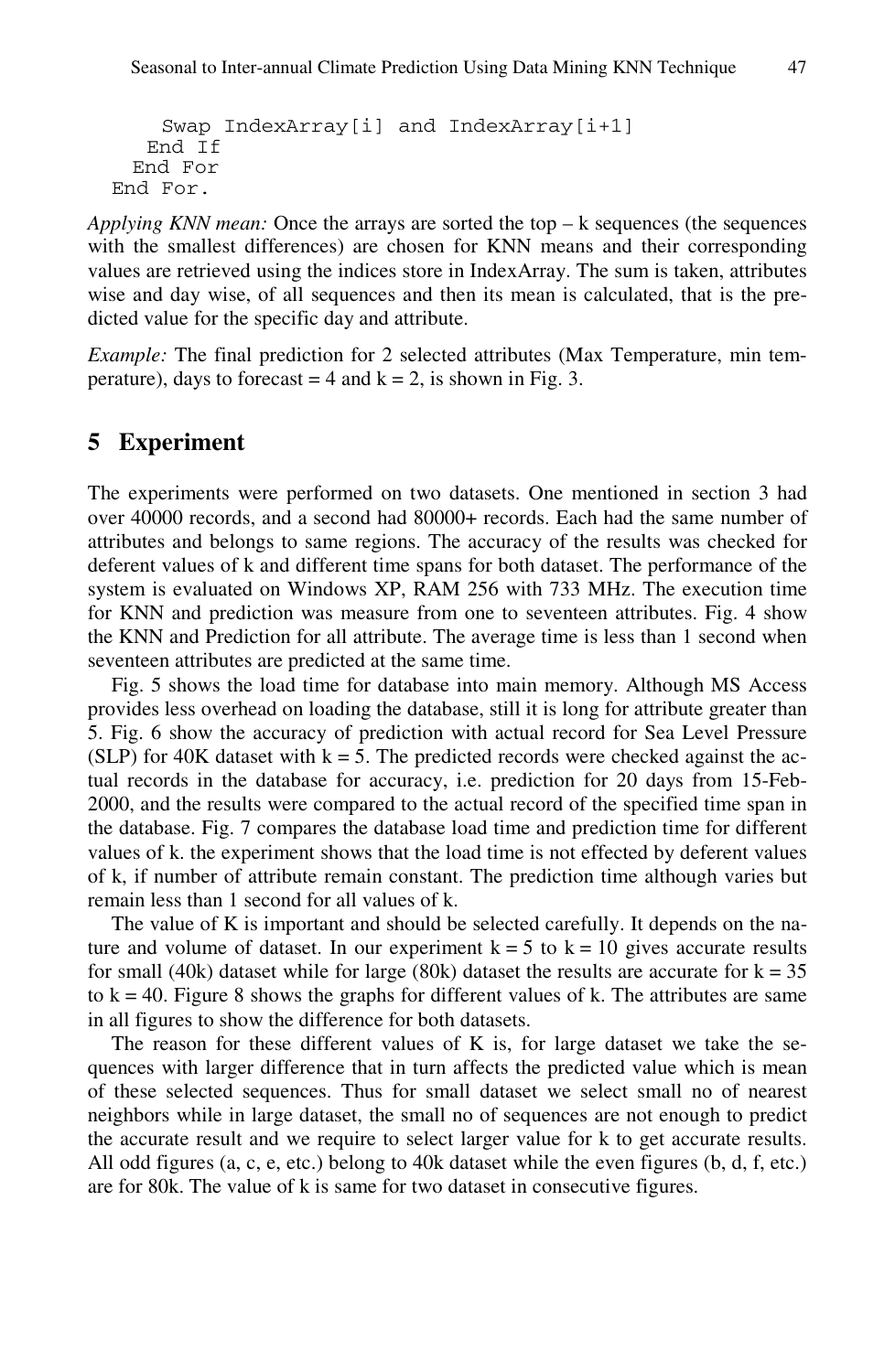

**Fig. 4.** Shows the prediction time for various values of k



**Fig. 6.** Compare the actual and predicted record for SPL







**Fig. 8e.** Mean Temperature for K=80 **Fig. 8f.** Mean Temperature for K=20



**Fig. 5.** Database load time for all attributes



**Fig. 7.** Database load time and prediction time All Attributes simultaneously



**Fig. 8a.** Mean Temperature for K=5 **Fig. 8b.** Mean Temperature for K=5



**Fig. 8c.** Mean Temperature for K=10 **Fig. 8d.** Mean Temperature for K=10

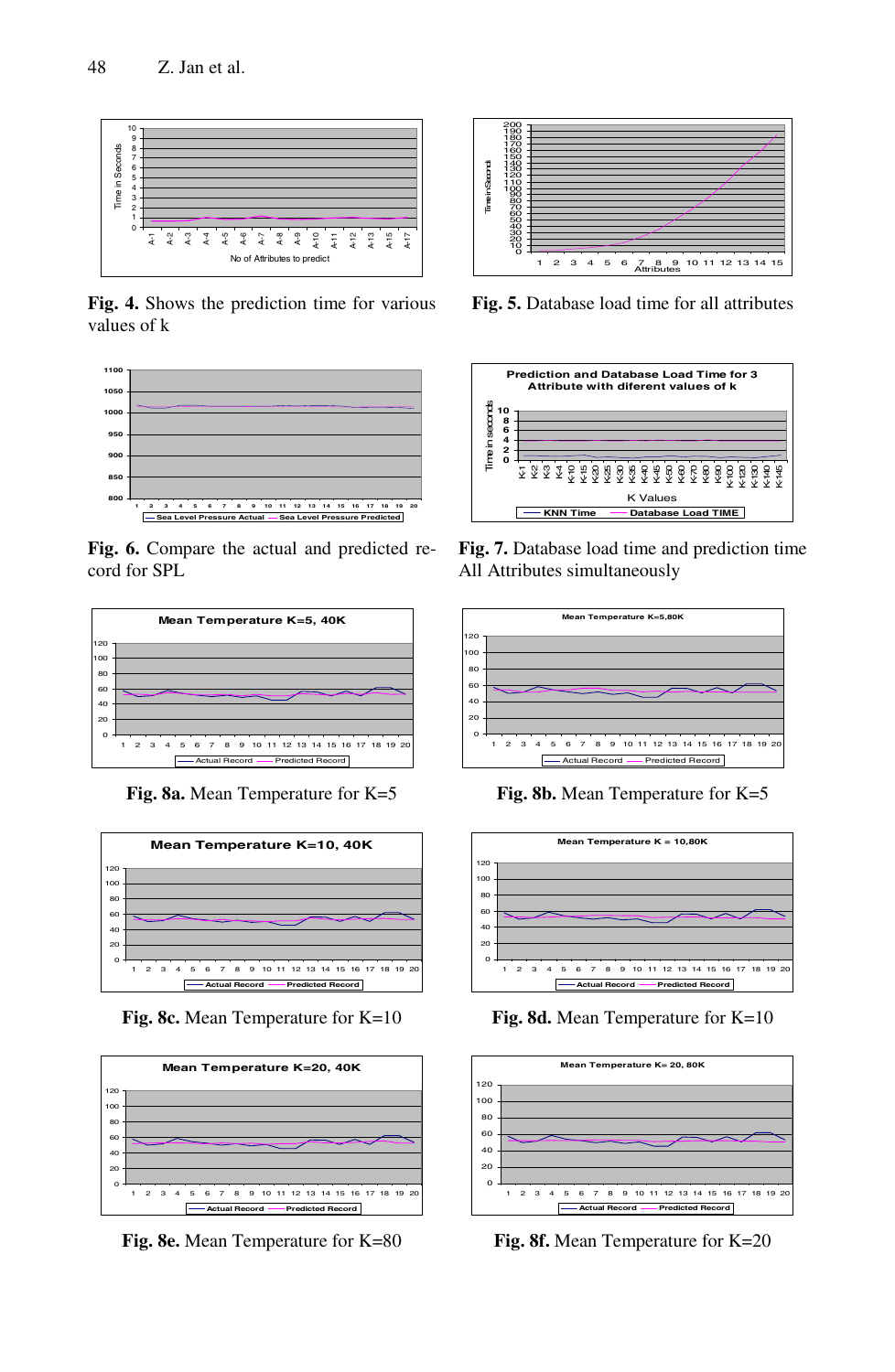



**Fig. 8k.** Mean Temperature for K=40 **Fig. 8j.** Mean Temperature for K=40



**Fig. 8g.** Mean Temperature for K=35 **Fig. 8h.** Mean Temperature for K=35



The accuracy is 96.66% for attributes having Boolean values, i.e. Fog, Hail, snow ice, Thunder etc. and for larger dataset the accuracy is even above 98.33%. Fig. 9a. shows prediction for small (40K) dataset and Fig. 9b. shows the same results for large (80K) dataset. The Figures show the result is 100% for hail and snow ice in both dataset. While for fog the results of 80K is better than 40k. The reason is discrete values of attributes. The results generated by the system are real numbers and were rounded to convert it to yes/no. the values 0.0 to 0.49 were rounded to Zero (No) and 0.5 and above are considered 1 (Yes).



**Fig. 9a.** Boolean values attribute k=10 **Fig. 9b.** Boolean values attribute k=40



### **6 Conclusion and Future Work**

The CP-KNN can predict up to seventeen climatic attributes, i.e. Mean Temperature, Max Temperature, Min Temperature, SST, SLP, Gust etc. at the same time. None of the previous developed systems can predict such a huge set of attribute at the same time with such level of accuracy. Recently Climate Prediction Tool (CPT) [from NOAA] has developed that works with multiple attributes but this new version is only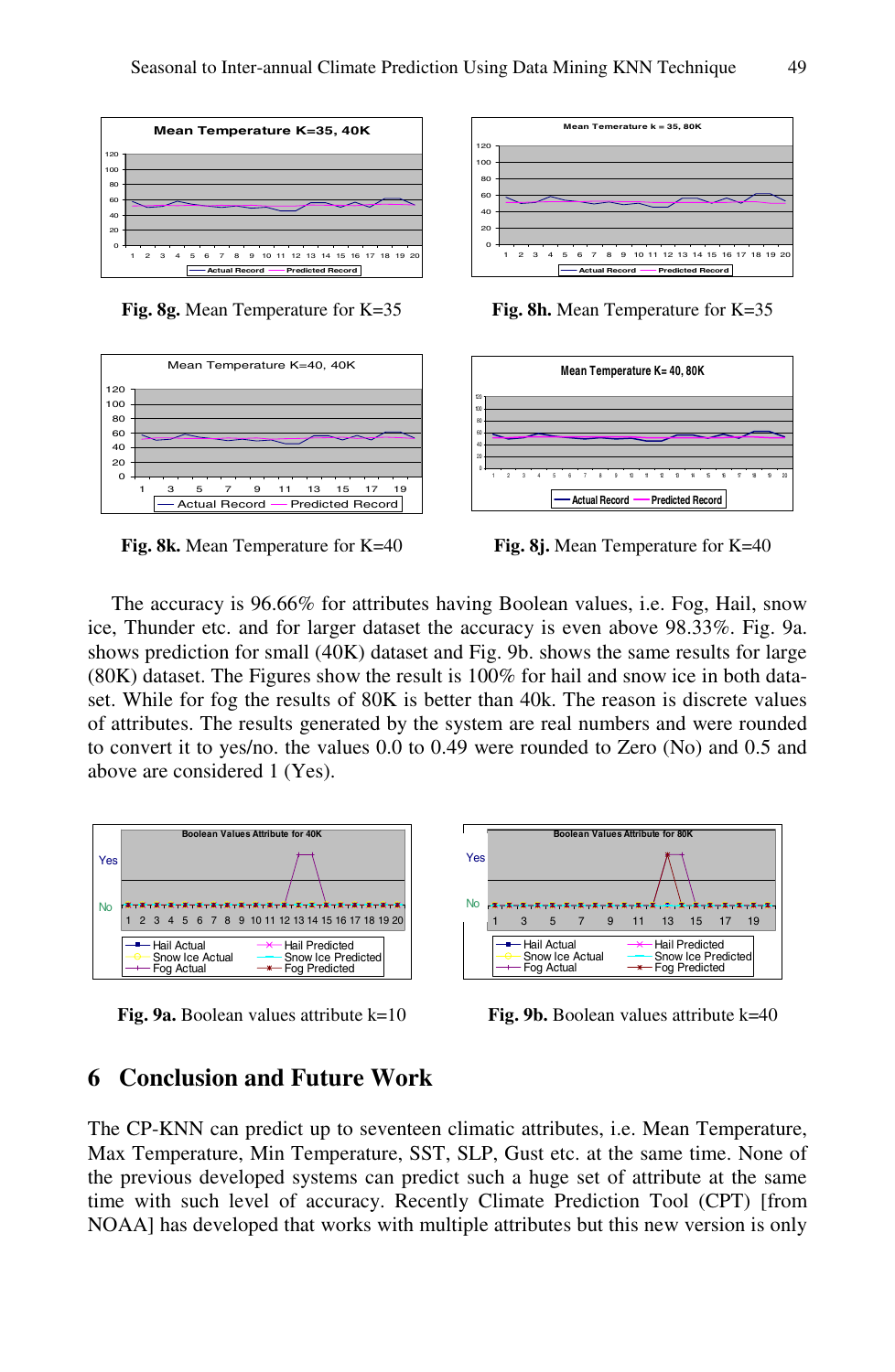used in research labs and not publicly available. The predicted result of CP-KNN is easier to understand as these results are in form YES/NO (for Boolean Attributes) and numeric values. Thus this new system can be used by non-professionals related to any field, e.g. Agriculture, Irrigation, retailers and those specially related to weather sensitive businesses [13].

CP-KNN cannot incorporate to reflect the global changes (ENSO events) but will work correctly with the areas not prone to these global effects. However as these events has some known pattern is advance, e.g. SLP, SST and wind speed etc [6, 14]. It can be modeled using data mining pattern recognition techniques.

### **References**

- 1. Hansen, J.W., Sivakumar, M.V.K.: Advances in applying climate prediction to agriculture. Climate Research 33, 1–2 (2006)
- 2. Sayuti, R., Karyadi, W., Yasin, I., Abawi, Y.: Factors affecting the use of climate forecasts in agriculture: a case study of Lombok Island, Indonesia. ACIAR Technical Reports Series, No. 59, pp. 15-21 (2004)
- 3. Murray-Ruest, H., Lashari, B., Memon, Y.: Water distribution equity in Sindh Province, Pakistan, Pakistan Country Series No. 1, Working Paper 9, International Water Management Institute, Lahore, Pakistan (2000)
- 4. Stern, P.C., Easterling, W.E.: Making Climate Forecasts Matter. National Academy Press (1999)
- 5. Landman, W.A., Mason, S.J.: Change in the association between Indian Ocean sea-surface temperatures and summer rainfall over South Africa and Namibia. International Journal of Climatology 19, 1477–1492 (1999)
- 6. Landman, W.A.: A canonical correlation analysis model to predict South African summer rainfall. NOAA Experimental Long-Lead Forecast Bulletin 4(4), 23–24 (1995)
- 7. Hsieh, W.W.: Nonlinear Canonical Correlation Analysis of the Tropical Pacific Climate Variability Using a Neural Network Approach. Journal of Climate 14(12), 2528–2539 (2001)
- 8. Hays, S.P., Mangum, L.J., Picaut, J., Sumi, A., Takeuchi, K.: TOGA-TAO: A moored array for real time measurement in the tropical Pacific ocean. Bulletin of the American Meteorological Society 72(3), 339–347 (1991)
- 9. Mason, S.E., Goddard, L., Zebiak, S.J., Ropelewski, C.F., Basher, R., Cane, M.A.: Current Approaches to Seasonal to Interannual Climate Predictions. International Journal of Climatology 21, 1111–1152 (2001)
- 10. Han, J., Kamber, M.: Data Mining Concepts and Techniques. Elsevier Science and Technology, Amsterdam (2006)
- 11. Fix, E., Hodges, J.L.: Discriminatory Analysis Nonparametric Discrimination: Consistency Properties. USAF school of Aviation Medicine, Randolph Field Texas (1951)
- 12. Larose, D.T.: Discovering Knowledge in Data: An Introduction to Data Mining. Wiley, Chichester (2005)
- 13. Lettre, J.: Business Planning, Decisionmaking and Ethical Aspects of Seasonal Climate Forecasting (1999), http://members.aol.com/gml1000/busclim.html
- 14. Mason, S.J., Goddard, L., Graham, N.E., Yulaeva, E., Sun, L., Arkin, P.A.: The IRI seasonal climate prediction system and the 1997/1998 El Niño event. Bulletin of the American Meteorological Society 80, 1853–1873 (1999)